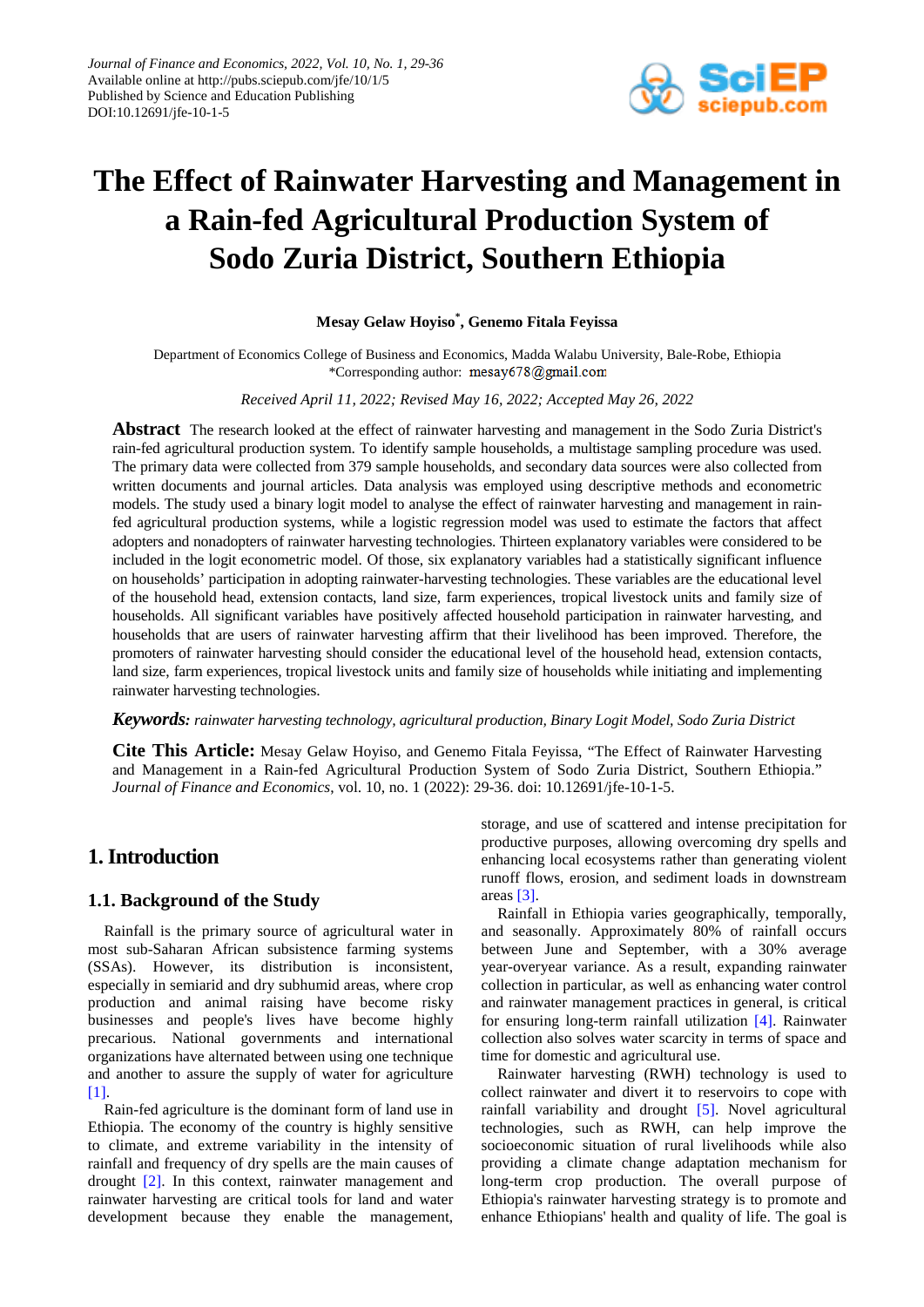to promote long-term social and economic growth by effectively managing and utilizing rainwater harvesting for natural, human-made, and cultural resources, as well as the environment. The farming system, social settings, economic activity, and vulnerability are all socioeconomic and institutional features and characteristics of RWHT. There has been no research in the study area/district on the effect of rainwater gathering and management in rain-fed agricultural production systems. To cover this information gap and in light of the foregoing problematic scenarios, the current study proposes to investigate the effect of RWH and management in a rain-fed agricultural production system in the SNNP regional state's Sodo Zuria area.

# **2. Methodology**

## **2.1. Description of the Study Area**

The Soddo zuria district is one of the rural Woreda administrations in the Wolaita zone (Southern Nations Nationalities Peoples' Region). The district is located at a distance of 390 km (to the south) from Addis Ababa. There are 24 rural Kebele administrative districts in the district. The district's total land coverage was 40805 hectares,

with 12269 hectares (35.75 percent) set aside for crop production, 9067 hectares (19 percent) set aside for fallow land, 12019 hectares (30.61 percent) set aside for grazing area, and 7450 hectares (15.02 percent) set aside for forestland. The district's agroecology is characterized by midland, which comprises approximately 87 percent of the total area, and highland, which has harsh mountains and slopes.

#### **2.2. Description of the Study Area**

The household head was the study population, and a representative sample was drawn from the kebele office's list of households organized by housing number.

## **2.3. Data Type and Source**

To acquire both qualitative and quantitative data for this study, both primary and secondary data sources were used. The primary data were gathered through a well-structured, timed questionnaire and interview.

Furthermore, direct personal observation was employed. Indeed, secondary data were gathered from published and unpublished papers of the Wereda/administrative district's office and agricultural Bureau, as well as the SNNP Regional state, to supplement the main data.



Study area



Soddo Zuriya woreda

**Figure 1.** Map of the Study area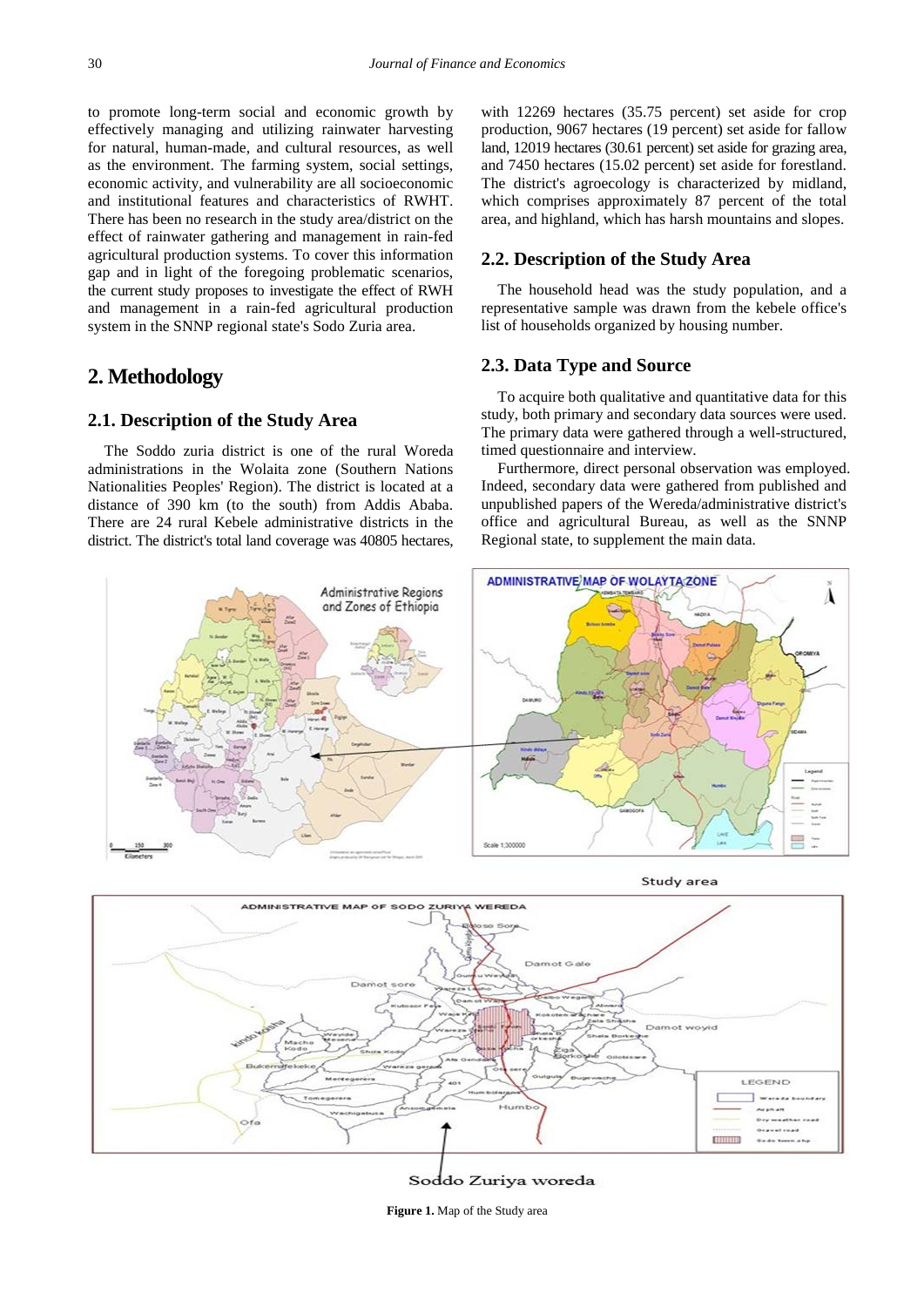# **2.4. Sampling Size Determination and Sampling Technique**

#### **2.4.1. Sample Size**

According to the district's administrative bureau in 2009 (2016/17) in *Sodo Zuria* district, there were 27,037 households. Based on the following formula, 379 household heads were sampled from the selected study areas based on [\[6\]](#page-7-5) sample size determination formula as shown below

$$
n = \frac{z^2 (pqN)}{E^2 (N-1) + z^2 pq}
$$
  
= 
$$
\frac{(1.96)^2 (0.5)(0.5)(27,037)}{(0.05)^2 (27,037-1) + (1.96)^2 (0.5)(0.5)}
$$
  
= 379

Where n= sample size

 $Z=$  confidence interval of 95% = 1.96

P= proportion al of sample size which has

 $q= 1-p$ :  $1-0.5= 0.5 p=0.5$ 

E= Allowable error, which is 5%

N= number of household which is now 27,037.

#### **2.4.2. Sampling Techniques**

The sample of households was done using a multistage sampling technique. First, the Sodo zuria district was chosen specifically because of the widespread usage of rainwater harvesting. Four representative kebeles were chosen at random from twenty-four project target kebeles/localities in the second stage. The houses were then divided into rainwater harvesting users and nonusers. Users (adopters) of rainwater harvesting are those who used any rainwater harvesting equipment during the production year. Non–user (non–adopter) households are defined as farmers who have not engaged in any rainwater harvesting efforts during the same time that they have been in the same location.

## **2.5. Methods of Data Collection**

The investigation was conducted using both primary and secondary data sources. The primary data come from cross-sectional data obtained from a sample that is meant to reflect the entire population. The questionnaire was created first. Respondents from similar communities were used to retest the questionnaire. This is done on purpose to improve readability and flow and reduce repetition. Minor changes were made as a result, and a survey was conducted. For data gathering, the researcher used interviewers (the researcher and a hired interviewer). The recruited interviewer was chosen from the research area.

Two factors were used to choose the interviewer: education and experience. The enumerator received three days of training from the lead researcher on how to administer the questionnaire and collect data. The purpose of the questionnaire was to collect statistical data on household demographics, consumption, and other vital socioeconomic data. The question was distributed to the head of the family in this survey, and the replies represent an individual's assessment of the entire household's

rainwater harvesting. The survey was carried out for thirty days in a row. The questionnaire items were read aloud to individuals who did not read or write, and their responses were immediately recorded by the enumerators. When the head of the family is not present, he or she can provide specific information about the household's socioeconomic situation, as well as other members of the household. In addition, home research is a key component of public policy and local economic and social development studies.

## **2.6. Methods of Data Analysis and Interpretation**

Both descriptive statistics and econometric models were used to describe the data acquired through questionnaires. Mean, standard deviation, and percentage are some of the methods used in descriptive analysis. In addition, t tests and chi square statistics were used to compare rainwater harvesting technology participants (users) and nonparticipants (nonusers) in terms of some explanatory variables. Statistical Package for Social Sciences (SPSS version 22) and STATA 13.0 version software were used for all quantitative approaches.

To distinguish adopters from nonadopters, the binary logit model is preferred over alternatives. In this section, STATA 13 software was used to calculate the coefficients of the determinants odds and odds ratio, as well as to evaluate the statistical significance of the determinants and the dependent variable of rainwater harvesting participation.

## **2.7. Econometrics Model Specification**

To observe the independent influence of each independent variable on the result variable, a binary logistic regression model was used. The implementation of the logit probability regression model is advised when the dependent variable is binary and assumes a value of 0 or 1. In some cases, the regression and/or dependent variable can be qualitative or dummy, especially when the dependent variables are of the yes or no kind.

Depending on the AIC (Alkaike Information Criterion) and BIC (Bayesian Information Criterion) values, as well as the distribution of the latent variable (i.e., if it is distributed normal probit model will be used while if it is distributed logistically a logit model was used) [\[7\].](#page-7-6) The dependent variable in estimating the logit model was RWH participation, or RWH users, which takes the value of 1 and 0 otherwise.

#### **2.7.1. Binary Logit Model**

The logit model was chosen because typical least squares models presuppose a continuous dependent variable, whereas the response to household rainwater harvesting is a binomial process with a value of 1 for RWH adopters and 0 for nonadopters. The parameters of this model were determined using maximum likelihood estimation rather than the OLS regression technique's movement estimation. The logit approach produces asymptotically efficient and consistent parameter estimates. The logit method is well known for producing statistically valid findings [\[7\].](#page-7-6) The value of the cumulative distribution function, which is defined as a function of the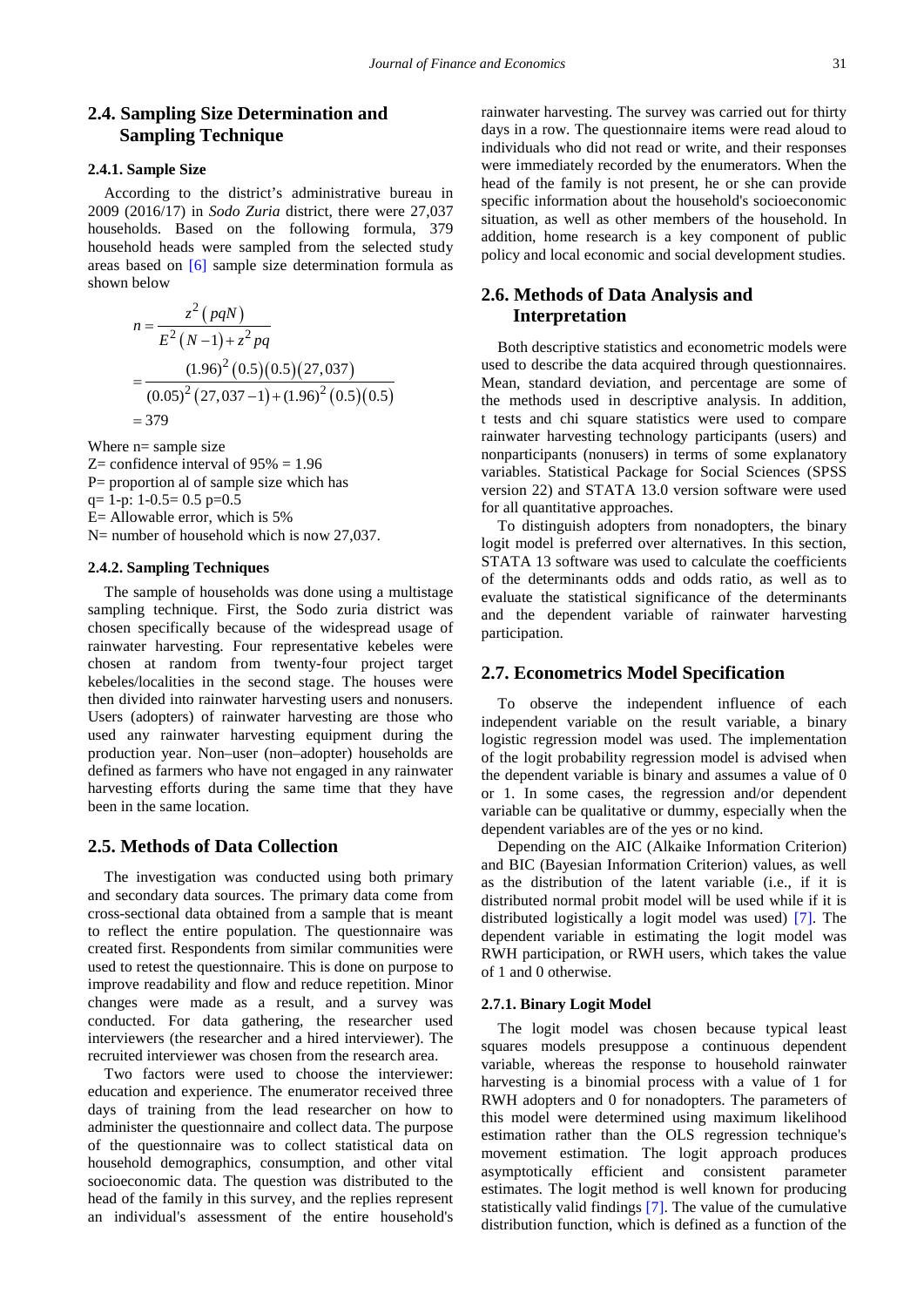explanatory factors, is used to calculate the probability of RWH.

The following is the mathematical formulation of the logit model:

$$
pi = \frac{e^{zi}}{1 + e^{-zi}} \tag{1}
$$

where pi is the probability of participation in RWH.

$$
z_i = a_0 + \sum_{i=1}^{n} a_i x_i + u_i
$$

Where  $\alpha_0$ =intercept,  $\alpha_i$ =regression results

ui**=** disturbance term xi = preintervention character.

The probability that a household belongs to nonparticipant is:

$$
1 - pi = \frac{1}{1 + e^{-zi}}\tag{2}
$$

The odds ratio is  $=$   $\frac{pi}{1 + pi} = e^{zi}$  taking natural logarithm,

then

$$
z_i = a_0 + \sum_{i=1}^{n} 1^{ai\ xi+ui} \tag{3}
$$

# **3. Results and Discussion**

## **3.1. Descriptive Analysis**

The raw data obtained from 379 sample households via a structured questionnaire distribution and data collected from various sources are examined using descriptive and econometric data analysis methods. The results of descriptive and econometric analyses are given and discussed in this section. Mean, standard deviation, and percentage are some of the methods used in descriptive analysis. In addition, t tests and chi square statistics were used to compare rainwater harvesting technology users and nonparticipants in terms of some explanatory variables.

#### **3.1.1. Descriptive Statistics Results (Dummy and Categorical Variables)**

**Household heads' gender:** There were 179 RWH users and 200 RWH nonuser households in the sample. The survey found that male-headed homes made up 88.89% and female-headed households made up 11.11% of the total 379 sampled households. Male-headed and female-headed households accounted for 93.30 percent and 6.70 percent of RWHT user households, respectively, and 84% and 16% of RWHT nonuser households, respectively. The chi-square test revealed that there was a statistically significant difference between adopter and nonadopter household heads in terms of the sex of the household head [\(Table 1\)](#page-3-0).

**Education Level of household head:** In a modernizing or rapidly changing environment, education aids farmers in acquiring and understanding information about agricultural inputs and newly found seeds, as well as calculating suitable input levels. Improved attitudes, beliefs, and behaviors may lead to a higher readiness to take risks, adopt new ideas, save for the future, and adopt more productive activities in general. The education level of household heads was divided into two groups, as indicated in [Table 1:](#page-3-0) illiterate and literate (read and write, elementary, high school and preparatory and above). According to the results, 18.5% of the respondents were illiterate, whereas 81.5% were literate.

According to the study, 6.15% and 83.85% of user households were illiterate and literate, respectively, while 29.5% and 70.5% of nonuser control families were illiterate and literate (read and write, elementary, high school, and preparatory and above). The chi-square test revealed a statistically significant difference in household head education between adopter and nonadopter household heads at the 1% level [\(Table 1\)](#page-3-0).

**Table 1. Descriptive statistics of sample households (for dummy and categorical variables)**

<span id="page-3-0"></span>

| Variables                 | <b>Types</b> | <b>RWH</b><br>User |               | <b>RWH</b><br>non user |               | Total            |               | Chi <sup>2</sup> |  |
|---------------------------|--------------|--------------------|---------------|------------------------|---------------|------------------|---------------|------------------|--|
|                           |              | <b>Frequency</b>   | $\frac{0}{0}$ | <b>Frequency</b>       | $\frac{6}{6}$ | <b>Frequency</b> | $\frac{0}{0}$ |                  |  |
| <b>Sex</b>                | Male         | 167                | 93.30         | 168                    | 84            | 335              | 88.89         | 12.99***         |  |
|                           | Female       | 12                 | 6.70          | 32                     | 16            | 44               | 11.11         |                  |  |
|                           | Total        | 179                | 100           | 200                    | 100           | 379              | 100           |                  |  |
| Education                 | Illiterate   | 11                 | 6.15          | 59                     | 29.5          | 70               | 18.5          | 23.44***         |  |
|                           | Literate     | 168                | 93.85         | 141                    | 70.5          | 309              | 81.5          |                  |  |
|                           | Total        | 179                | 100           | 200                    | 100           | 379              | 100           |                  |  |
| Access to credit          | Yes          | 44                 | 24.58         | 102                    | 51            | 146              | 38.52         | 34.55***         |  |
|                           | No           | 135                | 75.42         | 98                     | 49            | 233              | 61.48         |                  |  |
|                           | Total        | 179                | 100           | 200                    | 100           | 379              | 100           |                  |  |
| Marital status            | Unmarried    | 13                 | 7.23          | 31                     | 15.5          | 44               | 11.61         | 1.222            |  |
|                           | Married      | 166                | 92.73         | 169                    | 84.5          | 335              | 88.39         |                  |  |
|                           | Total        | 179                | 100           | 200                    | 100           | 379              | 100           |                  |  |
| Participation in training | Yes          | 144                | 80.45         | 108                    | 54            | 262              | 69.13         | $43.55***$       |  |
|                           | No           | 25                 | 19.55         | 92                     | 46            | 117              | 30.87         |                  |  |
|                           | Total        | 179                | 100           | 200                    | 100           | 379              | 100           |                  |  |

Note: \*\*\*, \*\*, \*, represent a level of significance at 1%, 5% and 10%, respectively **Source:** Own survey result, 2021.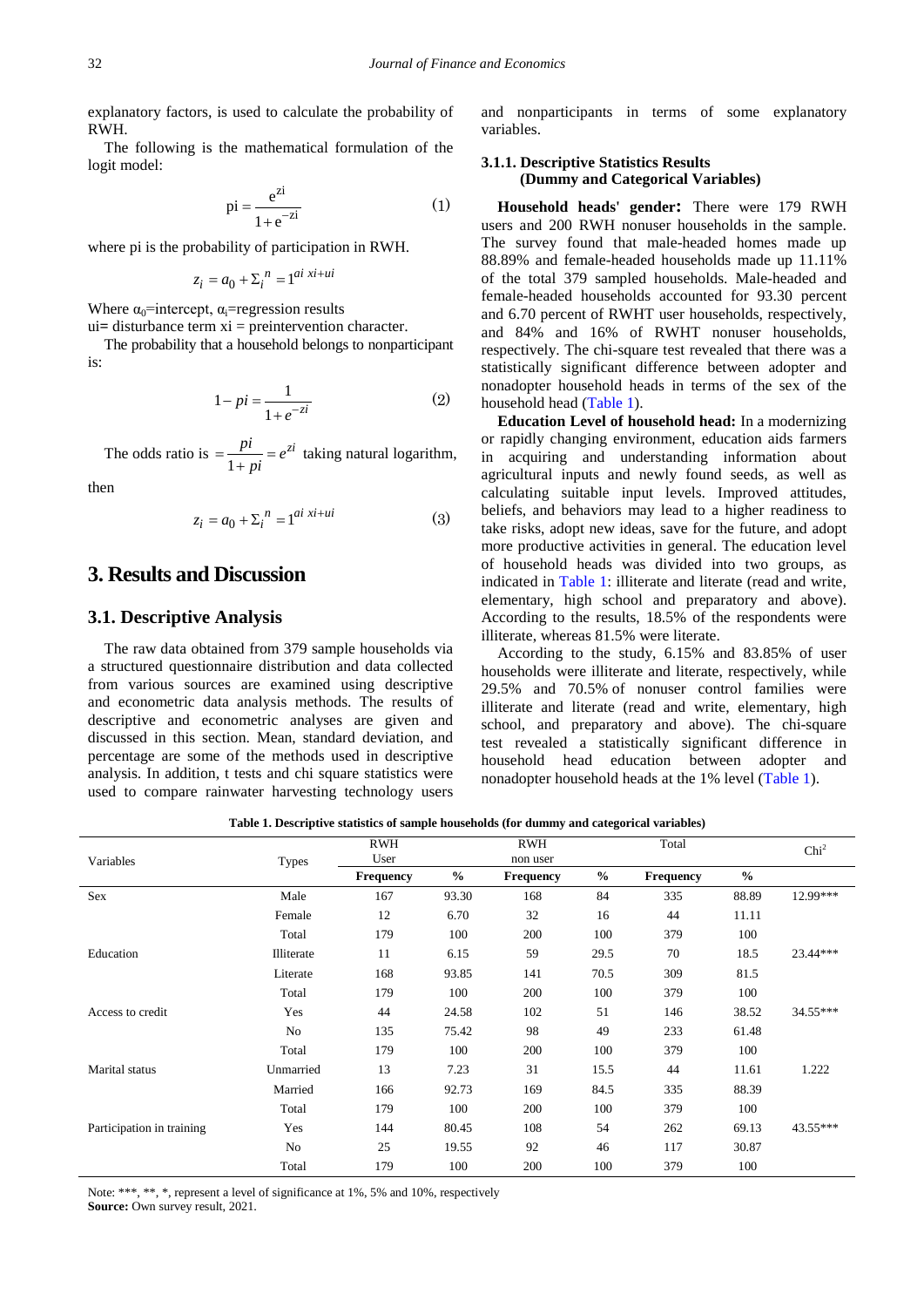**Access to credit:** In [Table 1,](#page-3-0) the study found that 24.58% of households used credit services, while 75.42% did not. The majority of the households surveyed did not have access to credit. According to the survey, 42.58% and 51% of nonusers have access to credit services. According to the chi square test, there was a statistically significant relationship between RW participation and credit services.

**Marital status of the household head***:* According to the results in [Table 1,](#page-3-0) married and other (single, divorced, and widowed) household heads accounted for 88.39% and 11.61% of the total 379 sampled households, respectively. The results also revealed that married household heads and others (single, divorced, and widowed household heads) made up 92.73% and 7.27% of RWH user households, respectively, and 84.5% and 15.5% of RWH nonuser households. There was no statistically significant difference in the marital status of the household head between adopter and nonadopter household heads, according to the chi-square test.

**Participation in Training:** Training is a method of passing on knowledge and improving farmers' ability to adapt to new methods. It is a requirement to prevent the complexity of new technology while it is being implemented. When new technology is brought to the farming community, training is a crucial component in ensuring that the new technology is adopted. The purpose of this study was to determine the respondents' level of training involvement. The majority of users (144, 80.13%) had taken agricultural training in crop, livestock and natural resource management; however, only 108 (54%) of the nonuser group participated, which was statistically significant (P=0.000).

#### **3.1.2. Description of Continues Variables**

**Age of the household head:** Whether the household benefits from accumulated farming experiences is influenced by the age of the household head. In the study area, the average age of the sample household heads was 46 to 49, with standard deviations of 10.34 and 14.34 for RWH users and nonusers, respectively. The sample household heads were 48 years old on average, with a standard deviation of 13.11. There was no significant difference in the mean age of the household heads between the user and nonuser groups, according to [Table 2.](#page-5-0)

**Family size:** In terms of adult equivalents, the sample households had a mean family size of 5.45 people per household, with a standard deviation of 2.33. The mean family size in adult equivalent for nonuser and user sampled family groups was 5.83 and 4.74 people per household head, respectively, with standard deviations of 2.31 and 2.26. The difference in family size between RWH users and nonusers was statistically significant at the 5% probability level [\(Table 2\)](#page-5-0).

**Livestock holding:** Livestock are also the household's most valuable producing assets. Livestock are major sources of draft power for plowing, transportation, and riding in the research region. They serve as a source of status and play a part in religious and cultural ceremonies. It is also regarded as a preserved asset that may be utilized during times of food scarcity. Cattle, sheep, goats,

donkeys, and chickens were the most common livestock species held by the sample houses in the study area. RWH user households have a higher average number of (3.39 in TLU) than nonuser households, with an average livestock holding of 2.0 in TLU and a standard deviation of 1.23. (1.25 in TLU). [Table 2](#page-5-0) shows that the mean comparison of the two groups in terms of livestock holdings is statistically significant at the 1% probability level, according to the t test results.

**Distance from the nearest market:** The economic viability of RWH development has clearly been determined by markets. The average distance from the nearest market for the sample household was 3.23 km, with a standard deviation of 0.054. The mean distances from the nearest market for users and nonusers were 3.03 km and 3.34 km, respectively, with standard deviations of 0.47 and 0.55, which were statistically significant between groups at the 5% probability level.

**Off/nonfarm income:** Petty trade, selling charcoal and wood, weaving, selling local drinks, and other nonfarm activities are descriptions of off-farm activities in the study area. According to the t test results in [Table 2,](#page-5-0) the average annual off/nonfarm income for the sample households was 5666.4 birr. RWH user households earned 6036.12 birr per year, while non-RWH user households earned 5467.38 birr per year. At the probability level, the mean difference in nonfarm income between RWH users and nonusers was not significant.

**Land size:** In agrarian societies such as Ethiopia, land is the most valuable productive asset. The most important scarce factor of production is cultivable land. The average land holding size of the sample households in the study area was 0.53 ha, with a standard deviation of 0.32. The average land holding size of non-RWH households and user households was 0.51 ha and 0.54 ha, respectively, with standard deviations of 0.29 and 0.33. The mean difference in land holding size between RWH users and nonusers was not significant at any probability level [\(Table 2\)](#page-5-0).

**Farm experiences:** The household head's farm experiences influence whether the household benefits from rainwater harvesting. The average farm experiences of the study area's sample household heads in terms of RWH ranged between 3.37 and 1.16, with standard deviations of 1.49 and 0.32 for RWH users and nonusers, respectively. The sample household heads' average farm experience was 1.93 years, with a standard deviation of 1.39. [Table 2](#page-5-0) shows that there was a significant difference in the farm experiences of the household heads between the RWH user and nonuser groups.

**Extension contacts:** The average number of extension visits by DAs to total sample households was 4.58 times per year, with a standard deviation of 2.96. The average number of extension visits per year for RWH households was 5.59, with a standard deviation of 2.23. Non-RWH households, on the other hand, received 3.69 extension visits per year, with a standard deviation of 2.36. The difference in the number of extensions visits by DAs between RWH user and nonuser households was found to be statistically significant at the 1 percent probability level  $(t=-6.58)$ .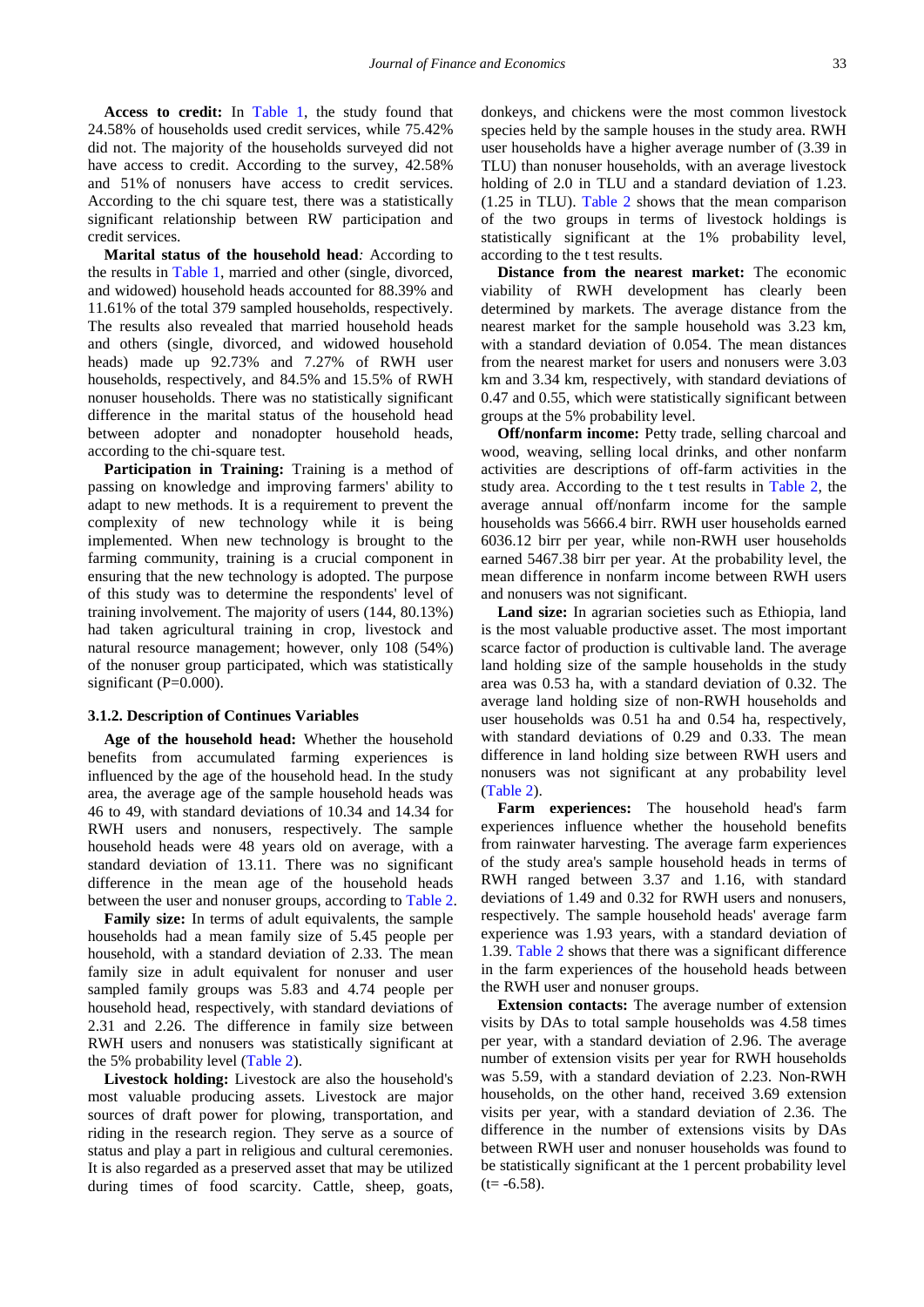**Table 2. Description of continuous variables sample households**

<span id="page-5-0"></span>

|    | <b>Variables</b>     | <b>RWH</b> user <b>HH</b> |                           | Non-RWH user HH |                           | <b>Combined</b> |                           | t value  | <b>Sign</b> |
|----|----------------------|---------------------------|---------------------------|-----------------|---------------------------|-----------------|---------------------------|----------|-------------|
| NO |                      | Mean                      | <b>Standard deviation</b> | Mean            | <b>Standard deviation</b> | Mean            | <b>Standard deviation</b> |          |             |
|    | Age                  | 46.05                     | 10.34                     | 49.06           | 14.34                     | 48.01           | 13.11                     | 1.094    |             |
| 2  | Family size          | 4.74                      | 2.31                      | 5.83            | 2.26                      | 5.45            | 2.33                      | 2.27     | **          |
| 3  | <b>TLU</b>           | 3.39                      | 1.06                      | 1.25            | 0.375                     | 2.00            | 1.23                      | $-14.65$ | ***         |
| 4  | Distance from market | 3.03                      | 0.47                      | 3.34            | 0.55                      | 3.23            | 0.54                      | 2.89     | **          |
|    | Off/farm income      | 6036.12                   | 5036.8                    | 5467.38         | 4754.3                    | 5666.4          | 4837.3                    | $-0.55$  |             |
| 6  | Land size            | 0.54                      | 0.33                      | 0.51            | 0.29                      | 0.53            | 0.32                      | 0.36     |             |
|    | Farm experiences     | 3.37                      | 1.49                      | 1.16            | 0.32                      | 1.93            | 1.39                      | $-11.48$ | ***         |
| 8  | Extension contact    | 5.59                      | 2.23                      | 3.69            | 2.36                      | 4.58            | 2.98                      | $-6.58$  | ***         |

**Note:** \*\*\* significant at 1%, \*\* significant at 5% and \* significant at 10% significance. **Source:** Own survey result, 2021.

## **3.2. Econometric Analysis**

A binary logit model, as described in the model specification section, was used to analyse the determinants of rainwater harvesting. The model's suitability for econometric analysis is highly dependent on how much it predicts from the actual observation or what percentage of the actual observation is truly predicted by the model. As a result, the researcher used various tests to determine whether the model fits the data. To determine whether to use the logit or probit model, the researcher compared both logit and probit regression models using the Akaike information criterion (AIC) and the Bayesian information criterion (BIC). Accordingly, (AIC) for logit=39.87, which is  $\lt$  (AIC) for probit=40.91. In addition, (BIC) for logit=68.23 which is < (BIC) for probit=79.24. The model with less (AIC) and (BIC) is preferable.

**Table 3. Results of Model Goodness of fit test**

| Model                   | Obs | AIC.   | BЮ     |
|-------------------------|-----|--------|--------|
| Probit model regression | 379 | 40.912 | 79.238 |
| Logit model regression  | 379 | 39.871 | 68.228 |

In estimating the logistic regression model, the dependent variable used in the model was a binary variable indicating 1 for RWHT users and 0 otherwise. Before proceeding to influence estimation, correlation was applied to check for the presence of serious multicollinearity problems among the explanatory variables. The model results for the correlation test of the variables showed that there were no serious problems of collinearity among explanatory variables, which is why there was no correlation greater than 0.8. Therefore, no explanatory variable dropped from the model since there was no serious problem of collinearity among explanatory variables. The logistic regression model was used to estimate the factors of each technology user and nonuser household as a function of observed household characteristics.

To identify the major determinants of household saving, the dependent variable was regressed against various independent variables. The regression table revealed that the binary logistic model managed to predict 86% of the responses correctly. Apart from percent correct predictions, the Chi-square model has "n" degrees of freedom. Accordingly, p values associated with the value of chi-square 0.0000 degrees of freedom. The indicates that the model as a whole is statistically significant, which shows that the model fits the data well.

The estimated logistic regression model indicated that six of the thirteen explanatory variables used in the estimation model significantly influenced RW participation. This includes educational level of the household head, extension contacts, Land size, Farm experiences TLU and family size of households. All significant variables positively affected household participation in RWHT. The explanations for significant variables are as follows.

The literacy/education level of the household head determines whether the household uses RWH. At the 5% level of significance, the variable's marginal effect was found to have a positive sign and statistical significance. According to the marginal effect, being literate increases the likelihood of using rainwater harvesting by 4.9 percent, all else being equal. This is because literate household heads can obtain basic information about the value of rainwater harvesting. This result is consistent with finding [\[8\].](#page-7-7)

Land size is another factor that influences whether a household uses RWH. At the 10% level of significance, the variable's marginal effect was found to have a positive sign and statistical significance. According to the marginal effect, increasing the size of a household's land by one hectare increases participation in RWH by 70%, all else being equal. This is because the size of the land allows households to easily farm it for various agricultural products, which encourages households to participate in rainwater harvesting. This result is consistent with [\[9\].](#page-7-8)

The number of livestock in the household also influences whether the household uses RWH. The variable has a statistically significant (at the 1% significance level) and positive marginal effect coefficient. The magnitude and sign of the marginal effect show that increasing the number of tropical livestock units in a household by one unit (in TTLU) increases the household's RWH participation by 5.3% while holding other variables constant. This result is line with finding [\[10\].](#page-7-9) 

The other independent variable influencing household RWH participation is the extension contract. The variable has a statistically significant (at the 5% significance level) and positive marginal effect coefficient. The marginal effect indicates that participating in an extension visit by a development/agricultural agent increases RWH participation by 9.6% when all other variables are held constant. This finding is consistent with [\[11\]](#page-7-10) finding that the intensity of extension services increases the likelihood of using rainwater harvesting technology.

Farm RWH experiences: one of the determinants of whether a household uses RWH or not. At the 1% level of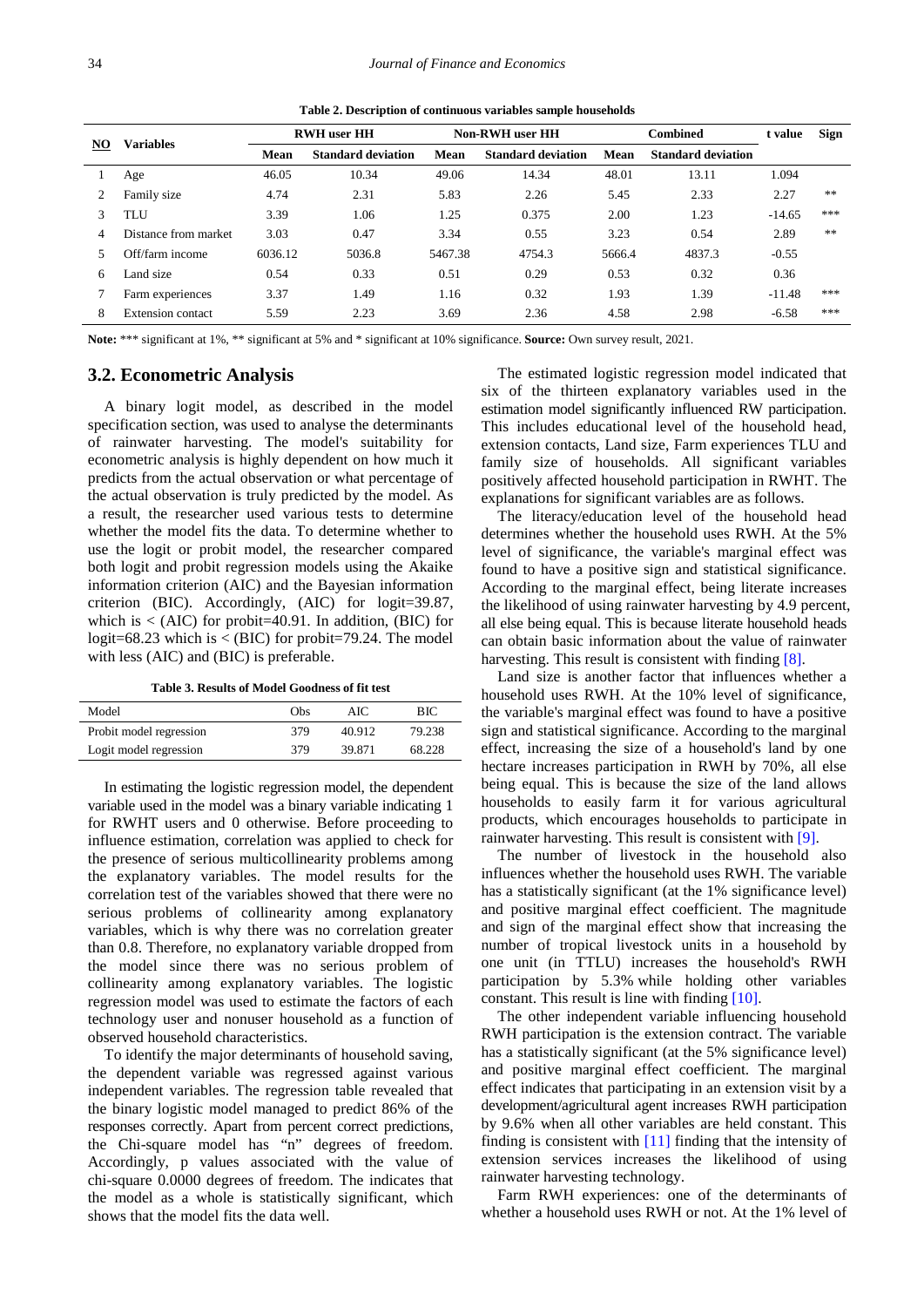significance, the variable's marginal effect was found to have a positive sign and statistical significance. The marginal effect indicates that a one-year increase in farm experience increases participation in rainwater harvesting by 5.2%, all else being equal. This is because when new technology is introduced to the farming community, experience becomes an important factor in increasing the adoption of new technology (rainwater harvesting). This result is in agreement with [\[12\].](#page-7-11)

The other independent variable that influences household participation in RWH is family size. The variable is statistically significant and has a positive effect (at the 1 percent level of significance). Holding other variables constant, the marginal effect shows that a one-number increase in household family size increases RWH participation by 3%. This finding was similar to the findings of [\[13\],](#page-7-12) who discovered that the likelihood of using rainwater-harvesting technology increases due to a larger labor force in larger family households.

**Table 4. Logistic estimation results for the likelihood of households' RW participation**

| <b>Logistic regression</b> |          |                        |         |            |  |  |  |  |
|----------------------------|----------|------------------------|---------|------------|--|--|--|--|
| <b>Variables</b>           | (dy/dx)  | <b>Standard Error.</b> | p value | <b>Sig</b> |  |  |  |  |
| <b>Sex</b>                 | $-14.80$ | 39.11                  | 0.705   |            |  |  |  |  |
| Age                        | .004     | .082                   | 0.959   |            |  |  |  |  |
| Marital status             | $-6.04$  | 19.47                  | 0.756   |            |  |  |  |  |
| Education                  | 0.0499   | 0.0018                 | .0421   | **         |  |  |  |  |
| Land size                  | 0.705    | 0.420                  | 0.096   | *          |  |  |  |  |
| <b>Tropical Livestock</b>  | 0.0532   | 0.0178                 | 0.003   | ***        |  |  |  |  |
| Off-farm income            | 0.0025   | 0.0020                 | 0.219   |            |  |  |  |  |
| <b>Extension</b> visit     | 0.0964   | 1.931                  | 0.05    | **         |  |  |  |  |
| Participation on training  | 0.174    | .479                   | 0.716   |            |  |  |  |  |
| Distant to nearest market  | 5.353    | 2.419                  | 0.27    |            |  |  |  |  |
| Farm experiences           | 0.0521   | 0.89                   | 0.002   | ***        |  |  |  |  |
| Access to Credit           | 0.25     | 0.98                   | 0.521   |            |  |  |  |  |
| <b>Family Size</b>         | 0.03     | 0.31                   | 0.01    | ***        |  |  |  |  |
| Constant                   | 36.707   | 79.047                 | .642    |            |  |  |  |  |
| Mean dependent variable    | 0.350    | SD dependent var       |         | 0.479      |  |  |  |  |
| Pseudo r-squared           | 0.862    | Number of obs          |         | 100        |  |  |  |  |
| Chi-square                 | 111.613  | Prob $>$ chi2          |         | 0.000      |  |  |  |  |
| Akaike crit. (AIC)         | 39.876   | Bayesian crit. (BIC)   |         | 68.533     |  |  |  |  |

\*\*\* p<.01, \*\* p<.05, \* p<.1.

**Source:** Own survey result, 2021 \*\*\* significant at 1%, \*\* significant at 5% and \* significant at 10% significance.

## **4. Conclusions and Recommendations**

## **4.1. Conclusions**

The effect of RWH and management in a rain-fed agricultural system in Sodo Zuria district, Wolaita zone of Southern Nation Nationalities and Peoples Regional State was evaluated in this study using cross-sectional data collected from four rural kebeles in the district. Furthermore, the study identified the factors influencing household participation in RWH. The primary data for this study were collected from 379 households (179 RWHT users and 200 non-RWHT users) in four rural kebeles of the district using a preplanned questionnaire and interview. The primary data collected from the sampled households were thoroughly analysed using descriptive and econometric techniques.

Descriptive statistics revealed a statistically significant mean difference between RWH user and nonuser households in terms of educational level of the household head, extension contact, participation in training, credit received, sex of household, TLU and distance from near market, farm experiences, and family size. In terms of land size, off-farm income, marital status, and age of household head, the two groups showed a statistically insignificant mean difference.

The binary logit model result also revealed that a combination of factors such as the educational level of the household head, extension contacts, family size, land size, TLU, and farm experiences significantly influenced household RWHT participation. According to the effect estimation, the RWH had a statistically significant and positive effect on program beneficiary households' income in the study area.

Finally, participation in rainwater harvesting had a significant effect on the agricultural system, resulting in an improvement in the district's living standards.

#### **4.2. Recommendations**

The following recommendations are made in light of the empirical findings presented in this study. According to the findings, the education level of the household head was also positively related to the participation of households in RWHT. As a result, education opportunities for households in the study area should be provided through either formal education or adult education in rural areas.

The analysis found that livestock ownership had a significant and positive impact on rainwater harvesting participation. This finding highlights the need for stakeholders in governmental and nongovernmental organizations to strengthen the mixed crop-livestock farming system through research and development efforts to enhance their complementary benefit by increasing demand capacity for disseminating promising technology based on farmers' endogenous knowledge and practice.

According to the findings, extension contracts had a positive and significant effect on farmers' participation in rainwater harvesting. As a result, it is necessary to increase the number of extension visits made by development agents to all rural households.

The findings revealed that farm experiences positively influenced household RWHT participation. It is necessary to avoid the complexity of new technology during implementation. When new technology is introduced to the farming community, farm experience becomes an important component in increasing the adoption of new technology. As a result, it is necessary for experienced farmers to participate in the government's technology increase for all rural households.

Participation in rainwater harvesting technology was found to be directly related to family size. The main reason for this is that as family sizes grow, there is no way to access more land for cultivation to meet the demand for large family sizes. Furthermore, the majority of the families in the study areas were young, indicating a high fertility rate in the area. With this scenario, having a larger household size exacerbates the problem of meeting food demands, let alone education, health, and other nonfood